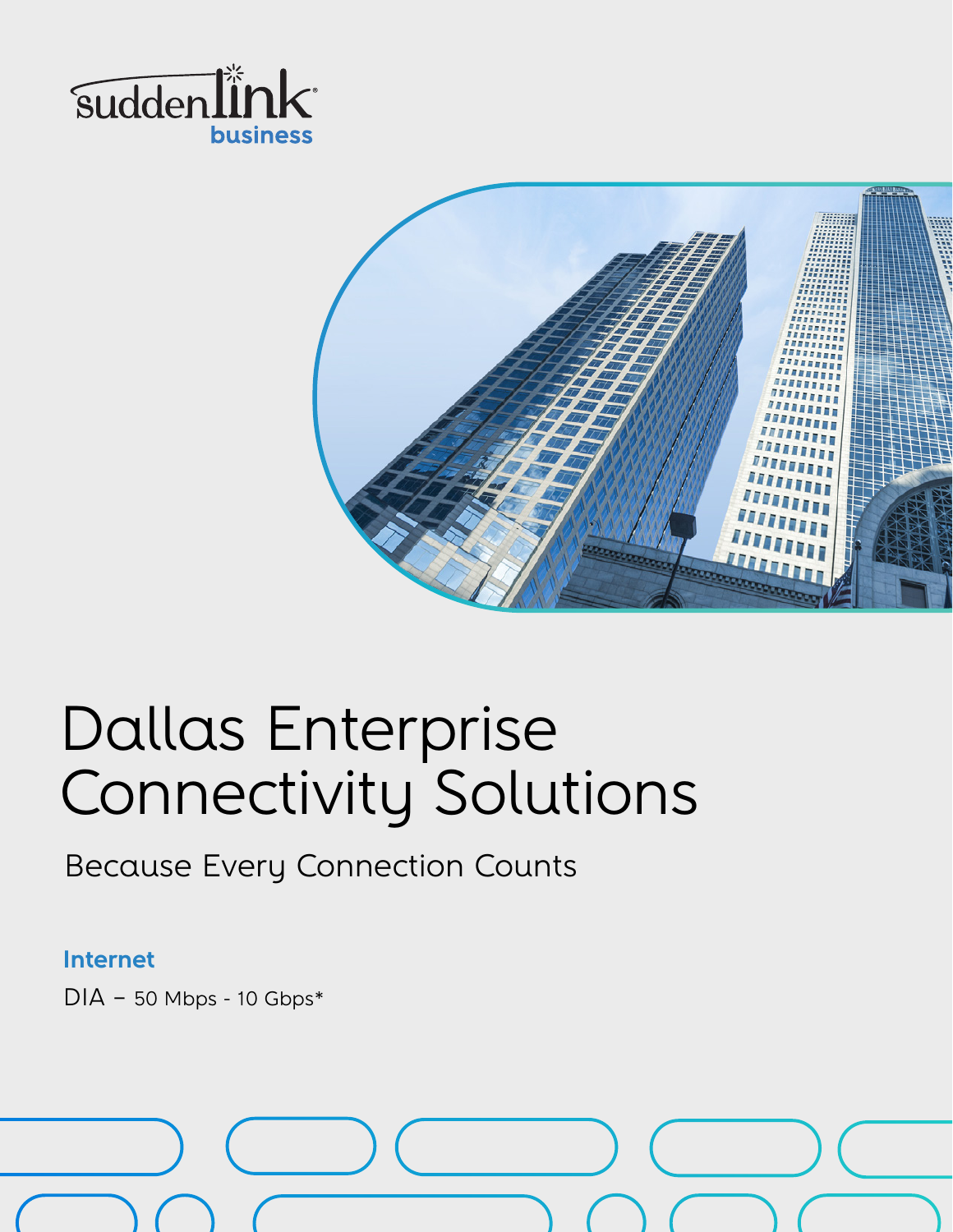

## Dedicated Internet Access

With our most advanced communications solutions ever, including the fastest Internet speeds available

### **Features**

- IP over IEEE 802.3-based full-duplex non-circuit switched services
- Provisioned on our advanced fiber-rich network from the customer premises to one of many hub locations throughout the Suddenlink Business network footprint
- Multiple levels of network fault tolerance provide a highly reliable and secure Internet access service
- Fiber connections to the Suddenlink Business network are managed by a dedicated network interface device
- Routing options are static routing or border gateway protocol (BGP)
- IP address space is included
- Suddenlink Business offers dual stacking of IPv4 and IPv6 address space

### **Benefits**

- Symmetrical bandwidth
- Service delivered over our advanced, fiber-rich network directly to your local area network (LAN)
- Scalable Internet speeds for all of your business needs ranging from 5 Mbps up to 10Gbps, depending on market availability
- Reliable service whether your business is in a metropolitan or outlying area